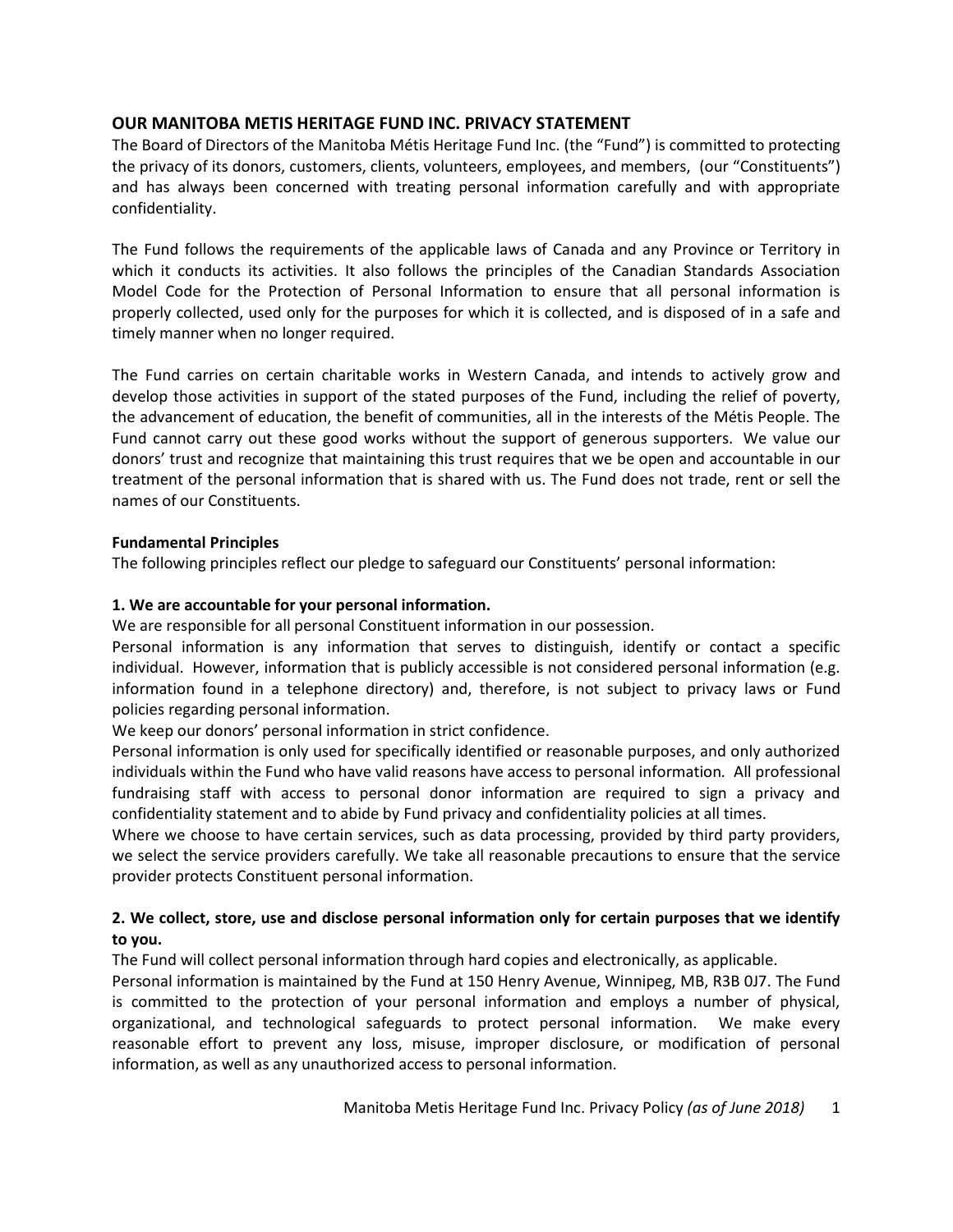The Fund captures, uses or discloses personal information during membership and fundraising campaigns only to:

Administer your donation - Ask you to renew your support for our works - Respond to your information requests

Know who our donors are - Send you literature about Fund programs - Invite you to recognition and information sessions - Comply with any legal and/or regulatory requirements - Thank you for your support

We obtain personal information about you lawfully and fairly. Personal information is collected from you directly unless you authorize us to collect it from elsewhere.

Personal information collected will be limited to that required for the purposes identified.

## **3. We obtain your consent.**

We collect, use or disclose your personal information with your consent.

Your permission may be expressed orally, in writing or may be implied, and you may give it to us orally, electronically or in writing. The Fund may disclose personal information when we believe in good faith that the law requires it.

Regularly, you will be given opportunities to opt out of receiving communication materials from us or you may choose to do so by contacting the Fund at 150 Henry Avenue, Winnipeg, MB, R3B 0J7 or by email a[t mmhf@mmf.mb.ca.](mailto:mmhf@mmf.mb.ca)

## **4. We limit the collection of your personal information.**

The Fund will limit its collection of personal information to what is required for the purposes identified by us. We obtain personal information about you lawfully and fairly.

## **5. We limit the use, disclosure and retention of personal information.**

Personal information will not be used or disclosed for purposes other than those for which it was collected, except with your consent or as required by law. Personal information will be retained only as long as necessary for fulfillment of those purposes. When we destroy personal information, we will use safeguards to prevent unauthorized parties from gaining access to that information during the process. The Fund does not trade, rent or sell any personal information to third parties.

The Fund's Web pages (will) contain online forms that allow visitors to make a donation. The personal and credit card information provided on these forms (will be) used only to process these donations. Online donations to the Fund may be processed through a third party. The security and privacy policies of such third party (will be) available by clicking on the "Privacy Policy" link on the online donation form Web page.

# **6. Accuracy of your personal information**

The Fund is committed to maintaining accurate, complete and up-to-date personal information as is necessary for the purposes for which it is to be used.

We rely on our Constituents to provide us with accurate personal information. To change or modify any personal information previously provided to the Fund, write to the Fund at: 150 Henry Avenue, Winnipeg, MB, R3B 0J7, or send us an email at [mmhf@mmf.mb.ca.](mailto:mmhf@mmf.mb.ca)

## **7. We safeguard your personal information**

Your personal information is protected with security safeguards appropriate to the sensitivity of the information.